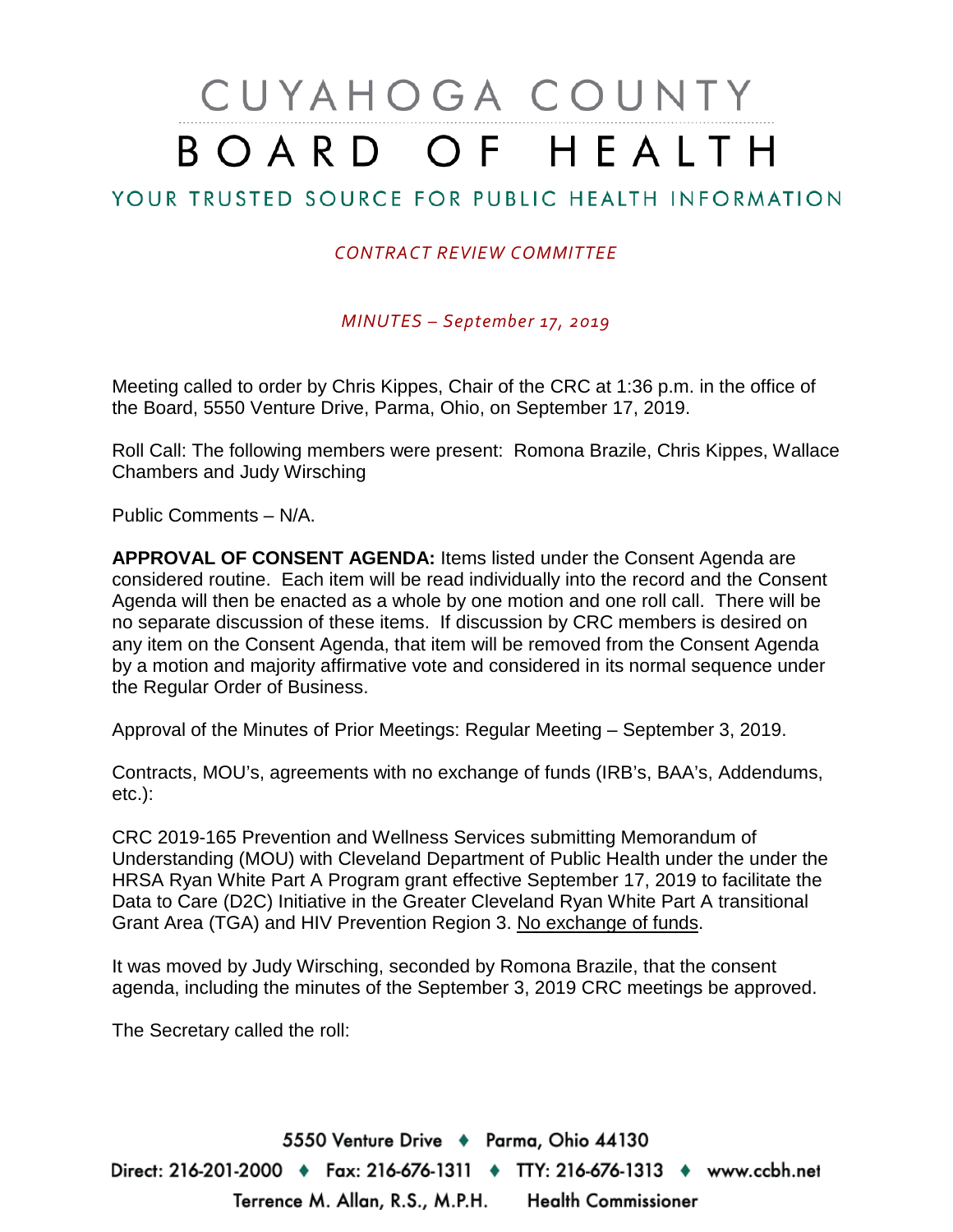Ayes: Romona Brazile, Chris Kippes, Wallace Chambers and Judy Wirsching

#### **CONTRACTS AND AWARDS:**

Tabled Items

None

New Items For Review

Bid/Quote Openings ≥ \$25,000.00

None

Bid/Quote Openings < \$25,000.00

Lead Program Bid Openings presented by: Stephanie McConoughey

It was moved by Wallace Chambers, seconded by Chris Kippes that the following quote (CRC 2019-166) for 4179 Eastwood Ln., Warrensville Heights, Ohio 44122 be accepted as the lowest and best, and a contract be awarded to C.B. Mullins Construction Co. in the amount of \$11,375.00 (ref. enclosed).

The Secretary called the roll:

Ayes: Romona Brazile, Chris Kippes, Wallace Chambers and Judy Wirsching

It was moved by Judy Wirsching, seconded by Romona Brazile that the following quote (CRC 2019-167) for 1169 Melbourne Rd., East Cleveland, Ohio 44112 be accepted as the lowest and best, and a contract be awarded to American Builders & Applicators in the amount of \$14,850.00 (ref. enclosed).

The Secretary called the roll:

Ayes: Romona Brazile, Chris Kippes, Wallace Chambers and Judy Wirsching

It was moved by Chris Kippes, seconded by Wallace Chambers that the following quote (CRC 2019-168) for 20110 Gardenview Dr., Maple Heights, Ohio 44137 be accepted as the lowest and best, and a contract be awarded to American Builders & Applicators in the amount of \$18,150.00 (ref. enclosed).

The Secretary called the roll:

Ayes: Romona Brazile, Chris Kippes, Wallace Chambers and Judy Wirsching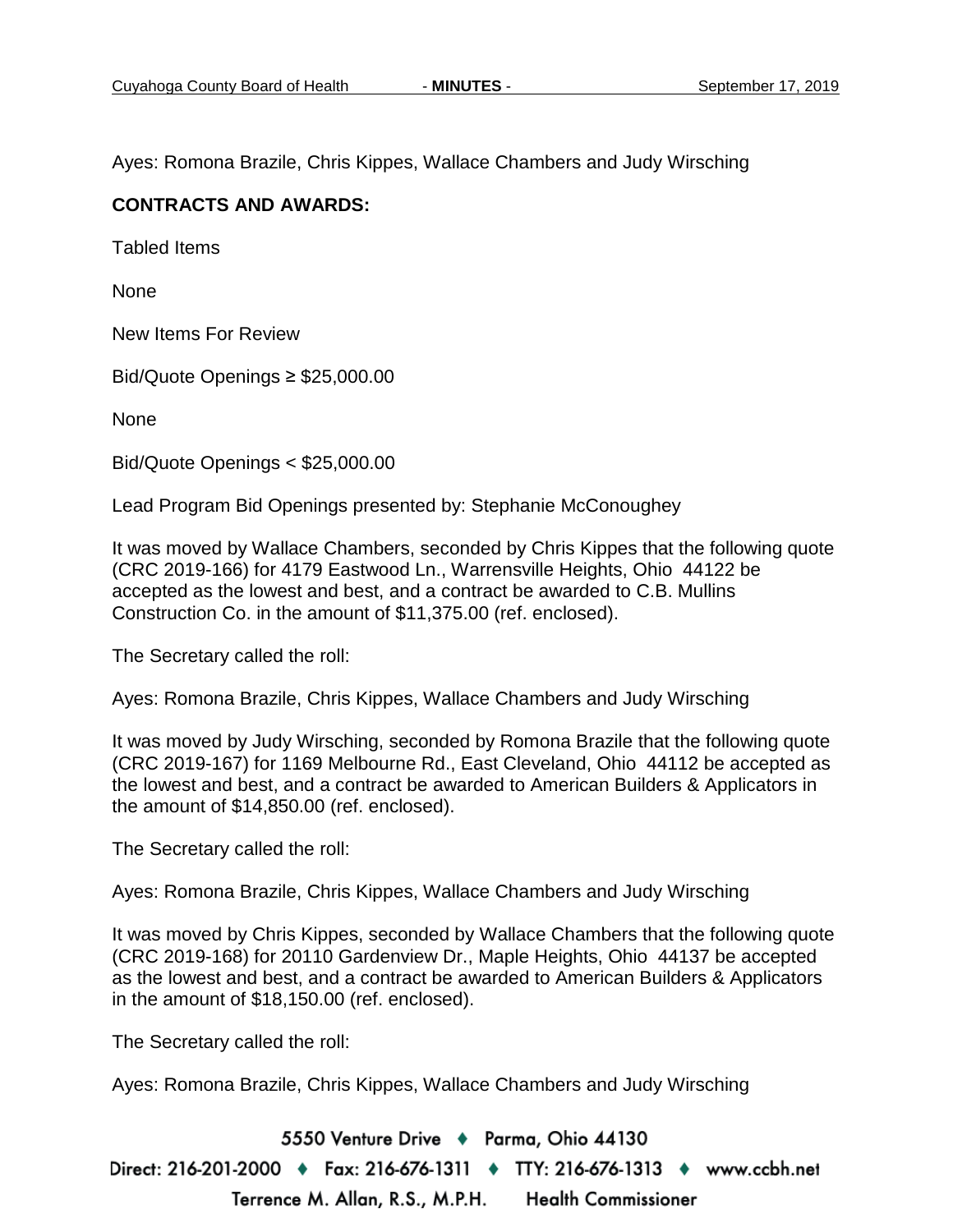It was moved by Wallace Chambers, seconded by Judy Wirsching that the following quote (CRC 2019-169) for 12927 Littleton Rd., Garfield Heights, Ohio 44125 be accepted as the lowest and best, and a contract be awarded to C.B. Mullins Construction Co. in the amount of \$11,320.00 (ref. enclosed).

The Secretary called the roll:

Ayes: Romona Brazile, Chris Kippes, Wallace Chambers and Judy Wirsching

It was moved by Romona Brazile, seconded by Wallace Chambers that the following quote (CRC 2019-170) for 2022 Dowd Ave., Lakewood, Ohio 44107 be accepted as the lowest and best, and a contract be awarded to MCM Home Services in the amount of \$9,610.00 (ref. enclosed).

The Secretary called the roll:

Ayes: Romona Brazile, Chris Kippes, Wallace Chambers and Judy Wirsching

It was moved by Chris Kippes, seconded by Judy Wirsching that the following quote (CRC 2019-171) for 13600 Third St., East Cleveland, Ohio 44112 be accepted as the lowest and best, and a contract be awarded to Green Home Solutions in the amount of \$20,550.00 (ref. enclosed).

The Secretary called the roll:

Ayes: Romona Brazile, Chris Kippes, Wallace Chambers and Judy Wirsching

Expenditures: Contracts up to \$25,000.00

It was moved by Romona Brazile, seconded by Wallace Chambers that the addendum (CRC 2019-172) to the contract with American Builders & Applicators (2019-122) under the Lead Hazard Control grant to increase the amount to be paid to American Builders & Applicators from \$13,400.00 to \$13,725.00 be approved.

Presented by: Stephanie McConoughey

Purpose: To complete additional work found during project completion.

Funding Source: 100% reimbursable through the Lead Hazard Control grant.

The Secretary called the roll:

Ayes: Romona Brazile, Chris Kippes, Wallace Chambers and Judy Wirsching

It was moved by Chris Kippes, seconded by Wallace Chambers that the addendum

5550 Venture Drive + Parma, Ohio 44130

Direct: 216-201-2000 ♦ Fax: 216-676-1311 ♦ TTY: 216-676-1313 ♦ www.ccbh.net Terrence M. Allan, R.S., M.P.H. **Health Commissioner**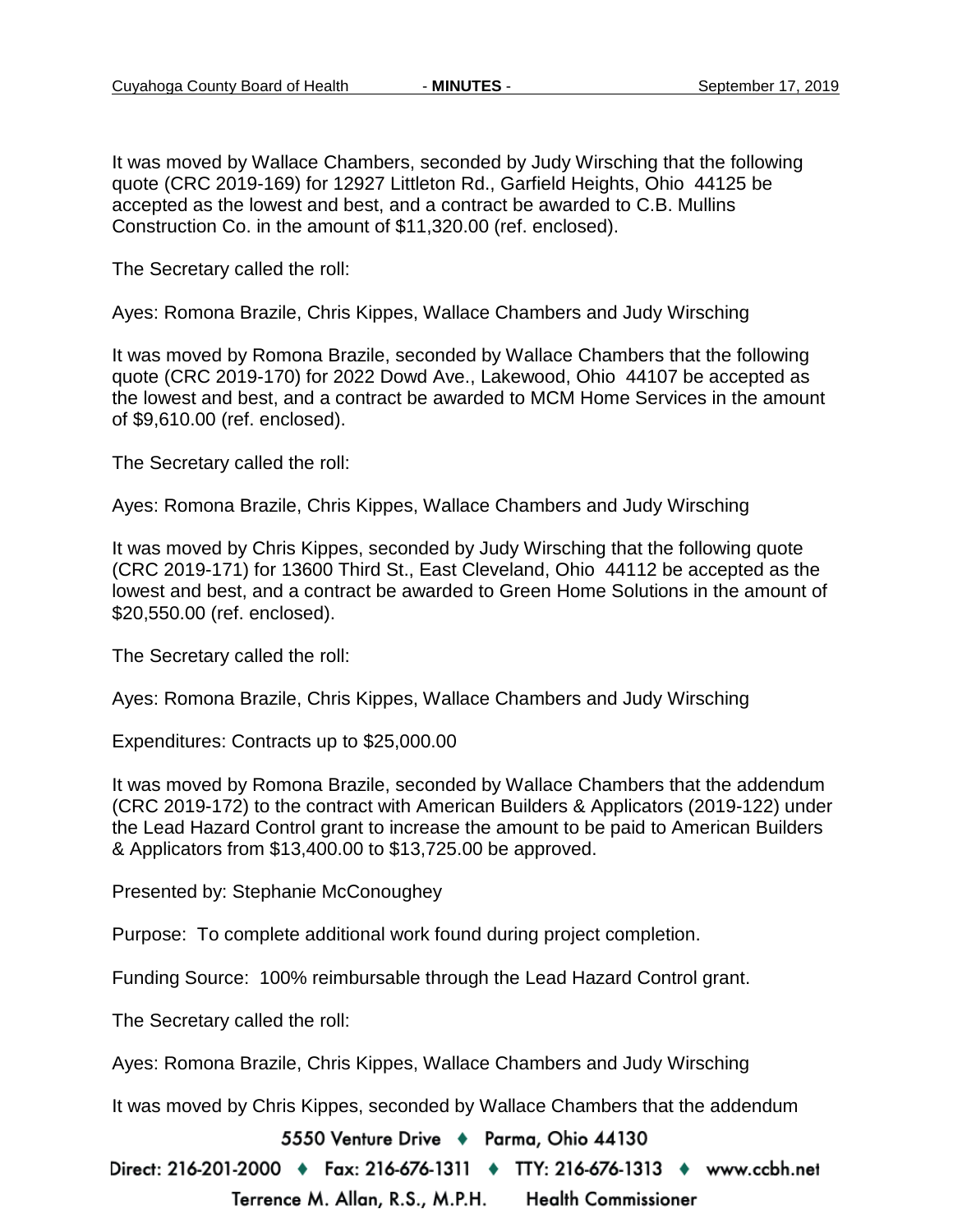(CRC 2019-173) to the contract with Green Home Solutions (2019-99) under the Lead Hazard Control grant to increase the amount to be paid to Green Home Solutions from \$16,420.00 to \$16,915.00 be approved.

Presented by: Stephanie McConoughey

Purpose: To complete additional work found during project completion.

Funding Source: 100% reimbursable through the Lead Hazard Control grant.

The Secretary called the roll:

Ayes: Romona Brazile, Chris Kippes, Wallace Chambers and Judy Wirsching

It was moved by Judy Wirsching, seconded by Wallace Chambers that the addendum (CRC 2019-174) to the contract with Paragon CMS (CRC 2019-80) under the Lead Hazard Control grant to increase the amount to be paid to Paragon from \$24,908.00 to \$25,403.00 be approved.

Presented by: Stephanie McConoughey

Purpose: To complete additional work found during project completion.

Funding Source: 100% reimbursable through the Lead Hazard Control grant.

The Secretary called the roll:

Ayes: Romona Brazile, Chris Kippes, Wallace Chambers and Judy Wirsching

It was moved by Judy Wirsching, seconded by Romona Brazile that the agreement (CRC 2019-175) with the Association of Ohio Health Commissioners (AOHC) to secure an emergency preparedness consultant from July 1, 2019 to June 30, 2020 in the amount of \$5,278.00 be approved.

Presented by: Chris Kippes

Purpose: To allow AOHC to secure an emergency preparedness consultant on behalf of CCBH to serve as a liaison for emergency preparedness planning functions as outlined by the BTeam.

Funding Source: 100% reimbursable through the FY2020 Public Health Emergency Preparedness (PHEP) grant.

The Secretary called the roll: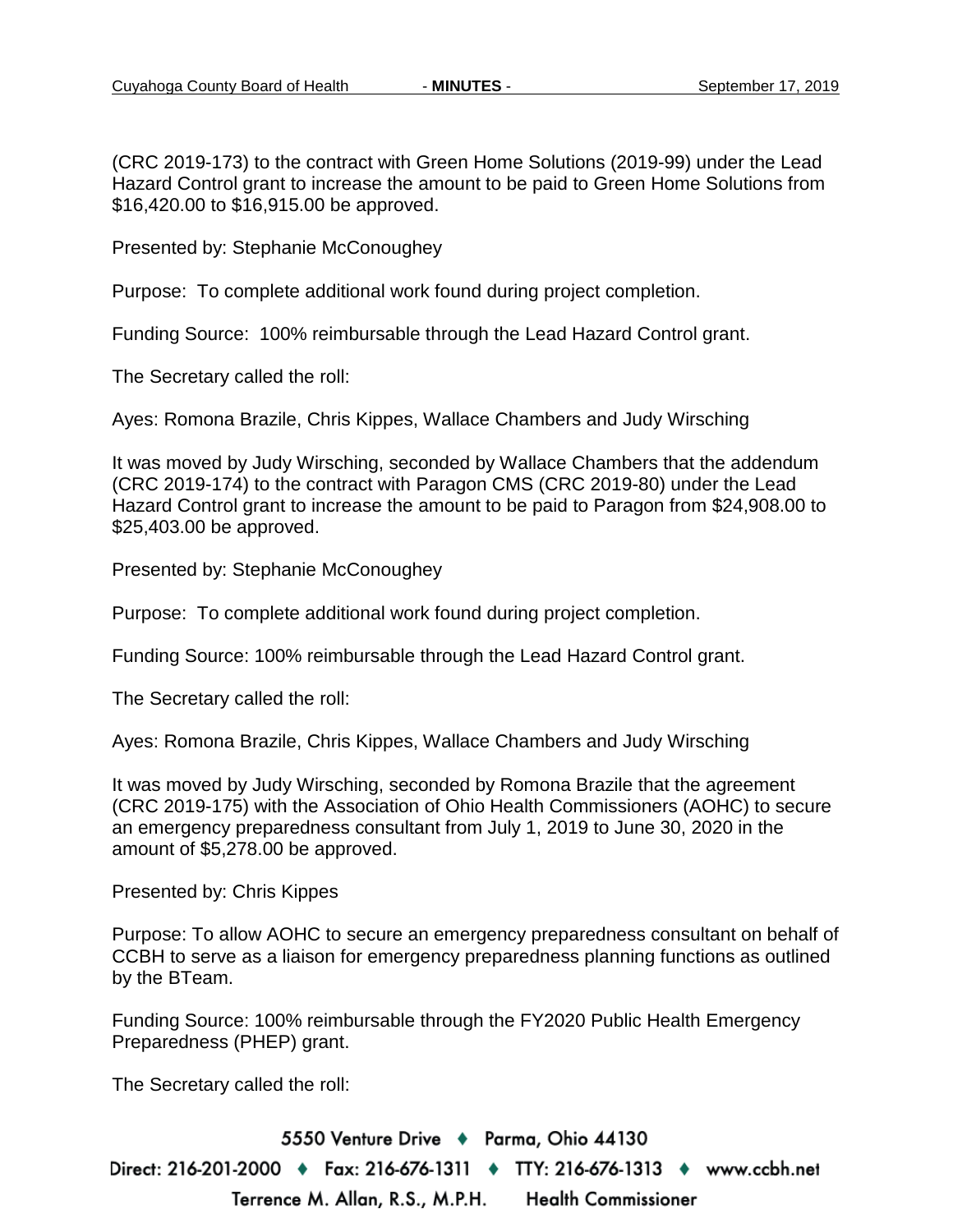Ayes: Romona Brazile, Chris Kippes, Wallace Chambers and Judy Wirsching

It was moved by Chris Kippes, seconded by Romona Brazile that the contract (CRC 2019-176) with Pomerene Hospital under the Breast and Cervical Cancer Project (BCCP) grant from June 30, 2019 through June 29, 2020 in the amount of \$700.00 be approved.

Presented by: Sheri Verhotz

Purpose: To assist with transportation for Amish/Mennonite BCCP clients to obtain annual breast and cervical cancer screenings.

Funding Source: 100% reimbursable through the FY2019 BCCP grant.

The Secretary called the roll:

Ayes: Romona Brazile, Chris Kippes, Wallace Chambers and Judy Wirsching

It was moved by Romona Brazile, seconded by Judy Wirsching that the contract (CRC 2019-177) with ZScape Horticulture, LLC for snow removal services from November 1, 2019 through April 30, 2021 be approved. ZScape Horticulture, LLC will be reimbursed at the following rates for services (additional services are provided as needed per the prices outlined in the contract):

| Plowing - Lot        | \$165.00 per occurrence |
|----------------------|-------------------------|
| De-icing $-$ Lot     | \$110.00 per occurrence |
| Plowing - Sidewalks  | \$35.00 per occurrence  |
| De-icing - Sidewalks | \$40.00 per occurrence  |

Presented by: Rebecca Burke

Purpose: To provide snow removal services at CCBH's facility.

Funding Source: 100% funded through CCBH General Revenue.

The Secretary called the roll:

Ayes: Romona Brazile, Chris Kippes, Wallace Chambers and Judy Wirsching

It was moved by Wallace Chambers, seconded by Chris Kippes that the service agreement (CRC 2019-178) with Smith & Oby for HVAC preventative maintenance services from September 1, 2019 through August 31, 2022 be approved. Amount to be paid to Smith & Oby is not to exceed \$11,000.00 per year.

Presented by: Rebecca Burke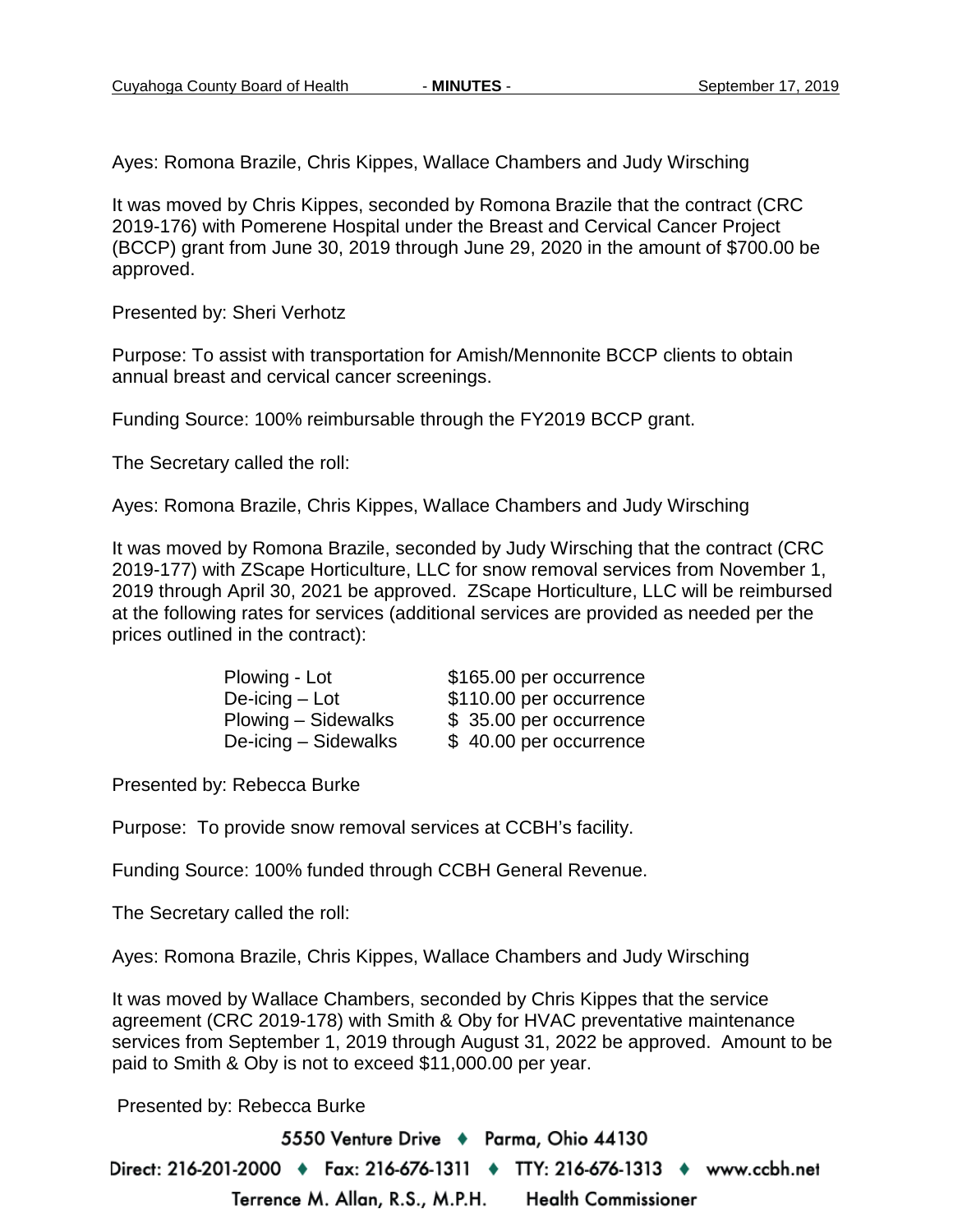Purpose: To provide preventative maintenance services for the CCBH HVAC system.

Funding Source: 100% funded through CCBH General Revenue.

The Secretary called the roll:

Ayes: Romona Brazile, Chris Kippes, Wallace Chambers and Judy Wirsching

Revenue Generating Agreements up to \$25,000.00

None

**Contract Rescissions** 

None

Other Business.

Public Comment - N/A.

Thereupon, it was moved by Judy Wirsching, seconded by Romona Brazile, that the following Motion be adopted:

BE IT RESOLVED that the meeting be adjourned at 2:09 p.m.

The Secretary called the roll:

Ayes: Romona Brazile, Chris Kippes, Wallace Chambers and Judy Wirsching

**Committee Chair**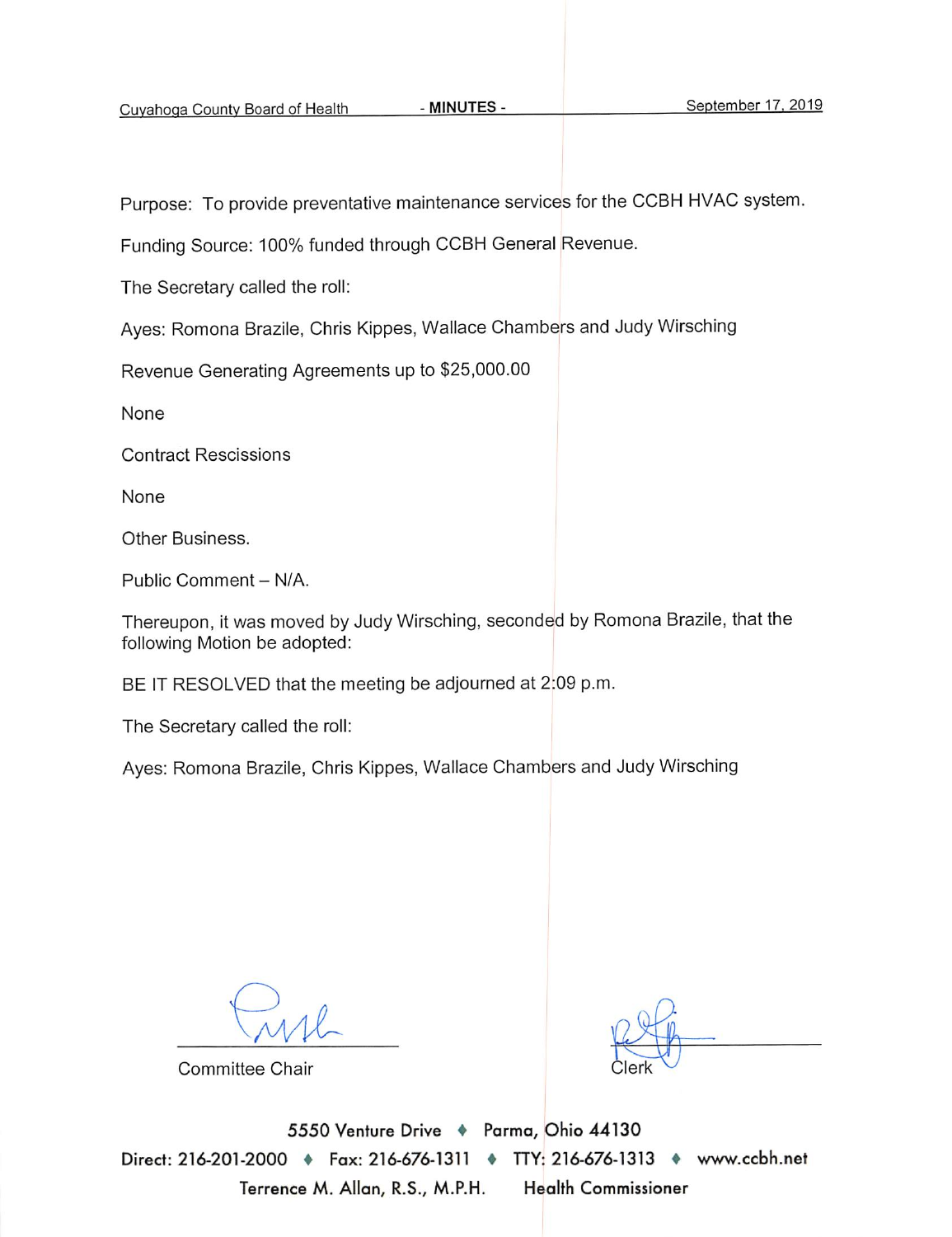## **QUOTE RESULTS**

#### **Project Address**

| Name:           | Pamela Jones                                  |  |
|-----------------|-----------------------------------------------|--|
| <b>Address:</b> | 4179 Eastwood Ln.                             |  |
|                 | City, State, Zip: Warrensville Hts., OH 41422 |  |
| <b>CRC No:</b>  | CRC 2019-166                                  |  |

**The following quotes were received and opened:**

| <b>NAME OF CONTRACTOR</b> | <b>QUOTE</b> | .EAD         | HΗ      | <b>MATCH</b> |
|---------------------------|--------------|--------------|---------|--------------|
| <b>CB Mullins</b>         |              | \$6,425      | \$4,950 | \$0          |
| Green Home Solutions      | \$11,900     | \$8.<br>.100 | \$3,800 | \$100        |

**ESTIMATE:** \$8,890.00 \$ 6,220.00 \$ 2,670.00

**Recommended award:** Mullins Construction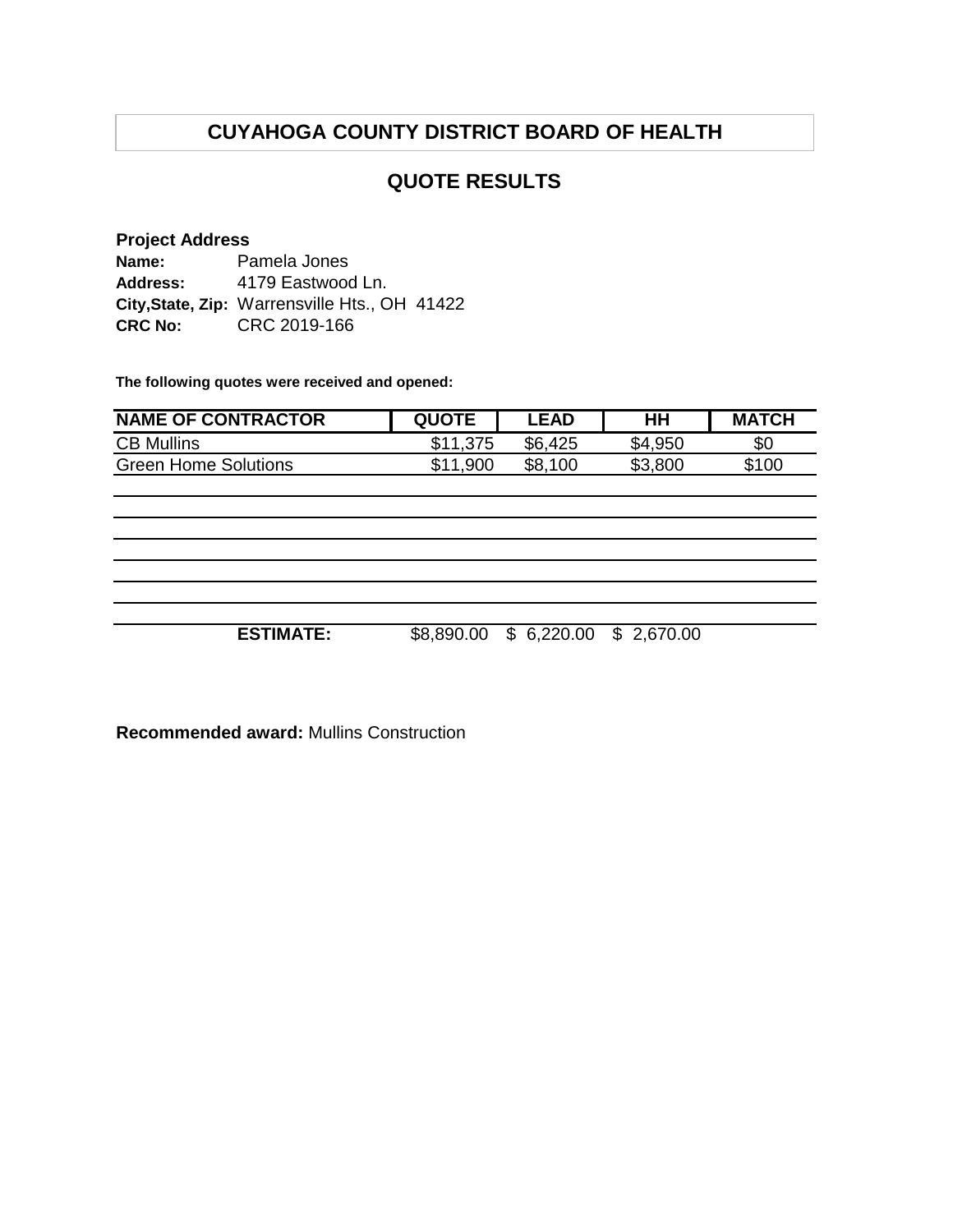## **QUOTE RESULTS**

#### **Project Address**

| Name:          | Aliece Wright                              |
|----------------|--------------------------------------------|
| Address:       | 1169 Melbourne Rd.                         |
|                | City, State, Zip: East Cleveland, OH 44112 |
| <b>CRC No:</b> | CRC 2019-167                               |

**The following quotes were received and opened:**

| <b>QUOTE</b> | <b>LEAD</b> | HН      | <b>MATCH</b> |
|--------------|-------------|---------|--------------|
| \$14,850     | \$14,100    | \$750   | \$4,100      |
| \$15,950     | \$14,900    | \$1,050 | \$4,900      |
| \$21,300     | \$20,300    | \$950   | \$10,300     |
| \$16,320     | \$15,550    | \$770   | \$5,550      |
|              |             |         |              |
|              |             |         |              |

| <b>ESTIMATE:</b> | \$14,695.00 \$ 13,675.00 \$ 1,020.00 |  |
|------------------|--------------------------------------|--|

**Recommended award:** American Builders & Applicators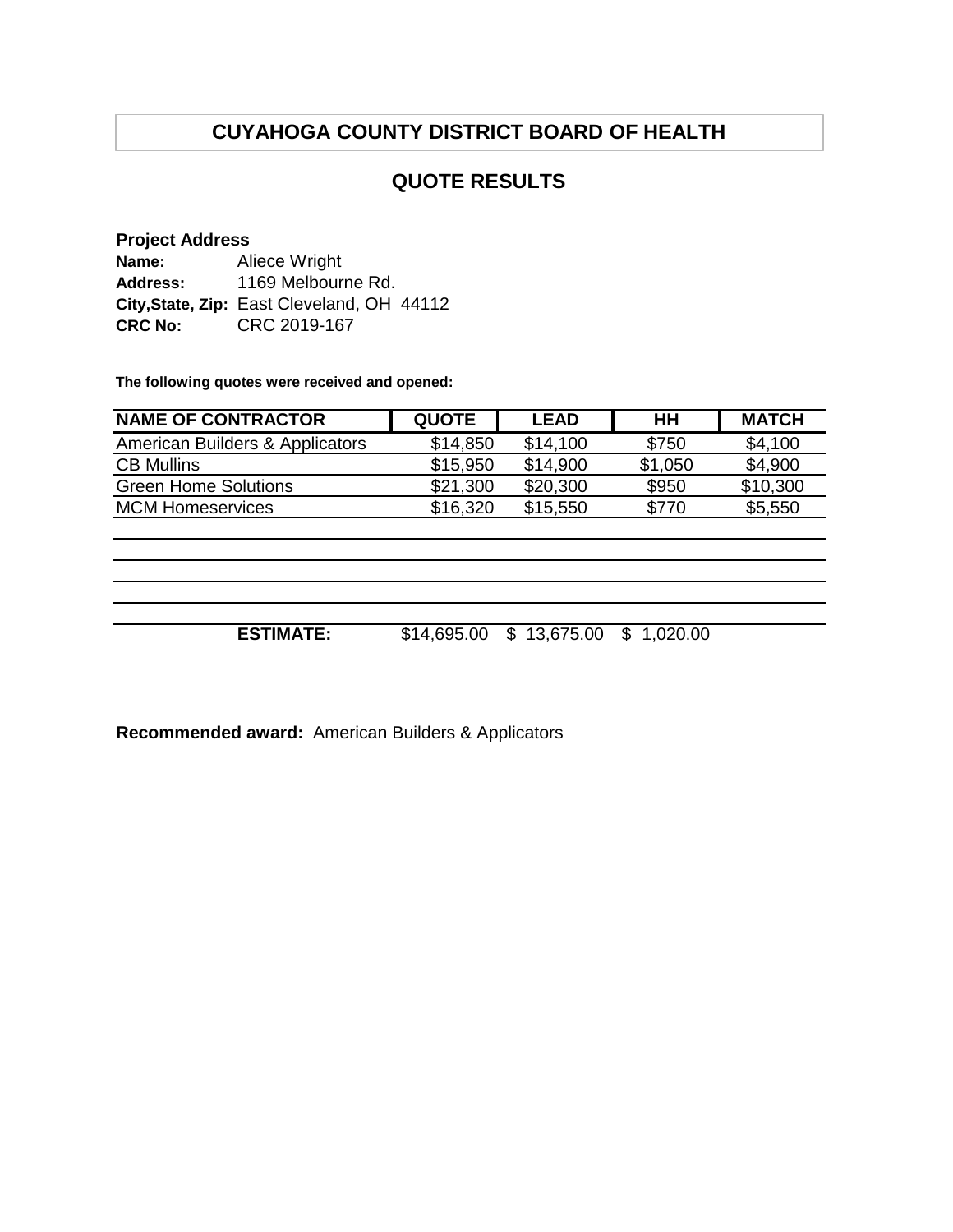## **QUOTE RESULTS**

#### **Project Address**

| Name:          | Aletha & Eugene Johnson                |  |  |  |
|----------------|----------------------------------------|--|--|--|
| Address:       | 20110 Gardenview Dr.                   |  |  |  |
|                | City, State, Zip: Maple Hts., OH 44137 |  |  |  |
| <b>CRC No:</b> | CRC 2019-168                           |  |  |  |

**The following quotes were received and opened:**

| <b>NAME OF CONTRACTOR</b>       | <b>QUOTE</b> | <b>LEAD</b> | HН      | <b>MATCH</b> |
|---------------------------------|--------------|-------------|---------|--------------|
| American Builders & Applicators | \$18,150     | \$13,650    | \$4,500 | \$5,650      |
| <b>CB Mullins</b>               | \$18,800     | \$13,900    | \$4,900 | \$5,900      |
| <b>GHS</b>                      | \$19,850     | \$13,900    | \$5,950 | \$5,900      |
| <b>MCM Homeservices</b>         | \$19.315     | \$14,865    | \$4,450 | \$6,865      |
|                                 |              |             |         |              |

**ESTIMATE:** \$15,300.00 \$ 11,200.00 \$ 4,100.00

**Recommended award:** American Builders & Applicators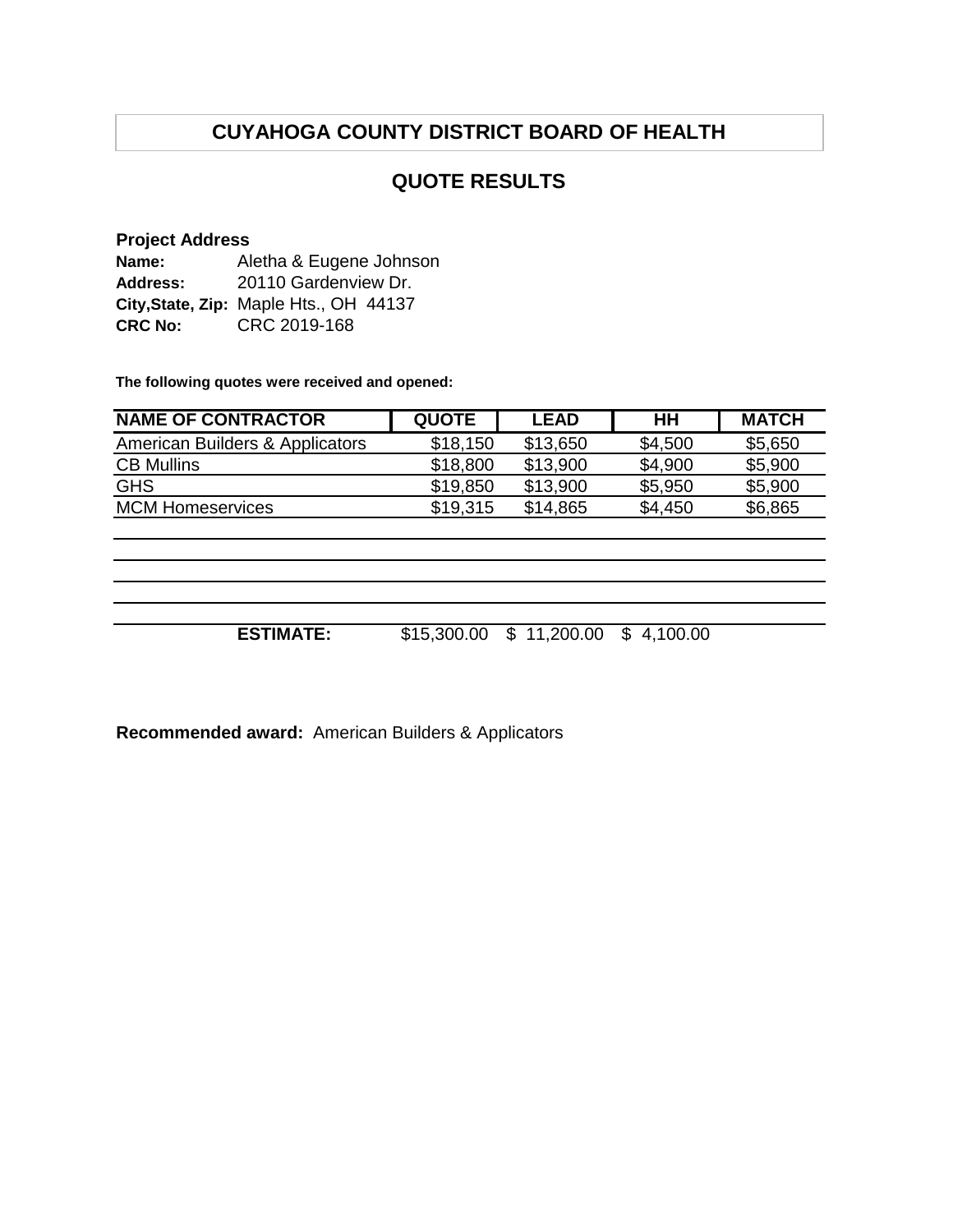## **QUOTE RESULTS**

#### **Project Address**

| Name:          | <b>Cheryl Burke</b>                       |  |  |
|----------------|-------------------------------------------|--|--|
| Address:       | 12927 Littleton Rd.                       |  |  |
|                | City, State, Zip: Garfield Hts., OH 44125 |  |  |
| <b>CRC No:</b> | CRC 2019-169                              |  |  |

**The following quotes were received and opened:**

| <b>NAME OF CONTRACTOR</b>       | <b>QUOTE</b> | LEAD     | HН      | <b>MATCH</b> |
|---------------------------------|--------------|----------|---------|--------------|
| American Builders & Applicators | \$12,100     | \$10,500 | \$1,600 | \$2,500      |
| <b>CB Mullins</b>               | \$11,320     | \$10,045 | \$1,275 | \$2,045      |
| <b>GHS</b>                      | \$12,250     | \$10,750 | \$1,500 | \$2,750      |
| <b>MCM Homeservices</b>         | \$12,350     | \$10.425 | \$1,925 | \$2,425      |
|                                 |              |          |         |              |

**ESTIMATE:** \$11,410.00 \$9,975.00 \$1,435.00

**Recommended award:** Mullins Construction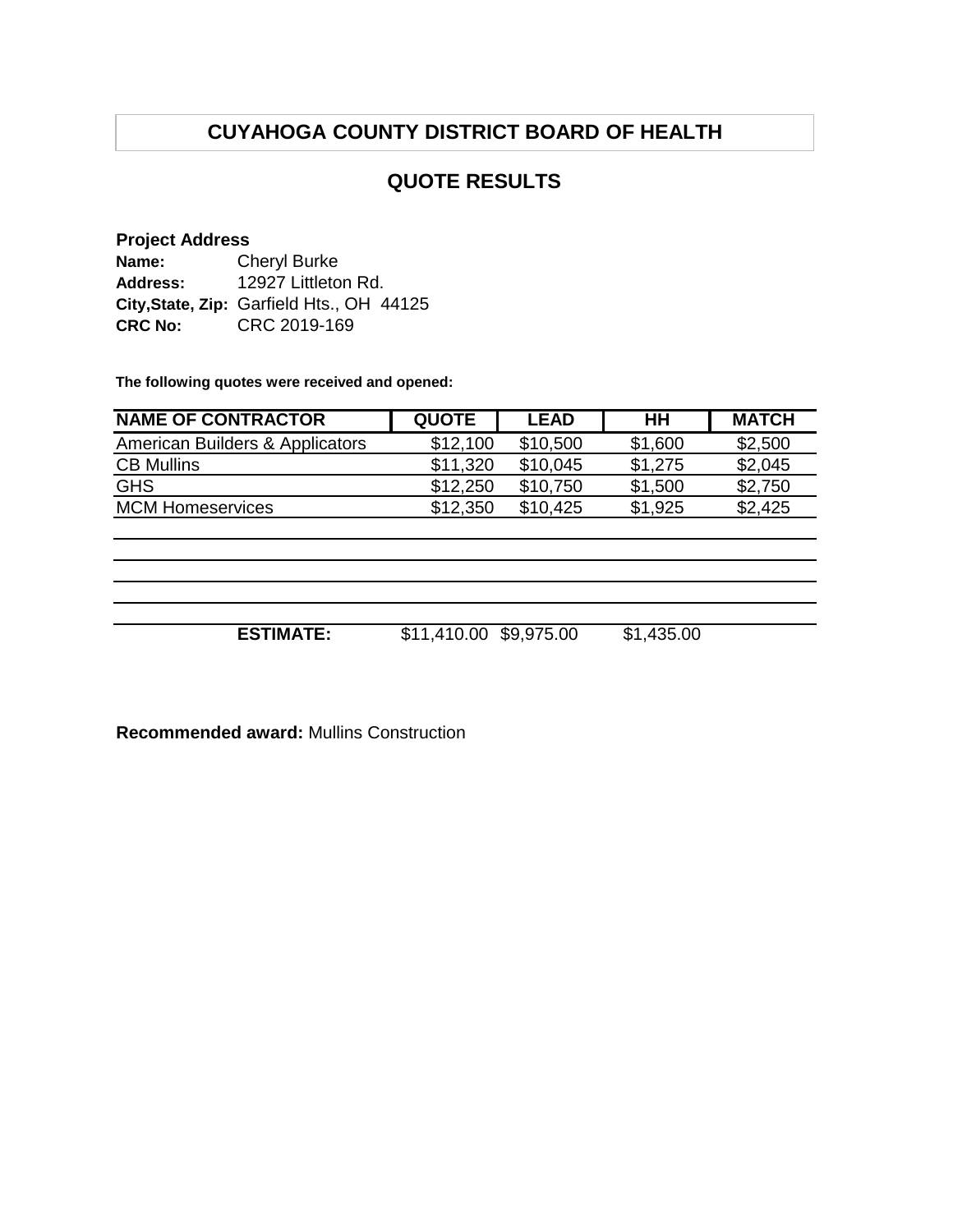## **QUOTE RESULTS**

#### **Project Address**

| Name:          | Paw Pree                             |
|----------------|--------------------------------------|
| Address:       | 2022 Dowd Ave.                       |
|                | City, State, Zip: Lakewood, OH 44107 |
| <b>CRC No:</b> | CRC 2019-170                         |

**The following quotes were received and opened:**

| <b>NAME OF CONTRACTOR</b>       | <b>QUOTE</b> | <b>LEAD</b> | HH       | <b>MATCH</b> |
|---------------------------------|--------------|-------------|----------|--------------|
| American Builders & Applicators | \$11,350     | \$10,900    | \$450    | \$900        |
| <b>CB Mullins</b>               | \$11,040     | \$10,340    | \$700    | \$340        |
| <b>Green Home Solutions</b>     | \$10,000     | \$9,650     | \$350    | \$0          |
| <b>MCM Homeservices</b>         | \$9,610      | \$9,235     | \$375    | \$0          |
|                                 |              |             |          |              |
|                                 |              |             |          |              |
|                                 |              |             |          |              |
|                                 |              |             |          |              |
|                                 |              |             |          |              |
| <b>ESTIMATE:</b>                | \$12,350.00  | \$11,450.00 | \$900.00 |              |

**Recommended award:** MCM Home Services